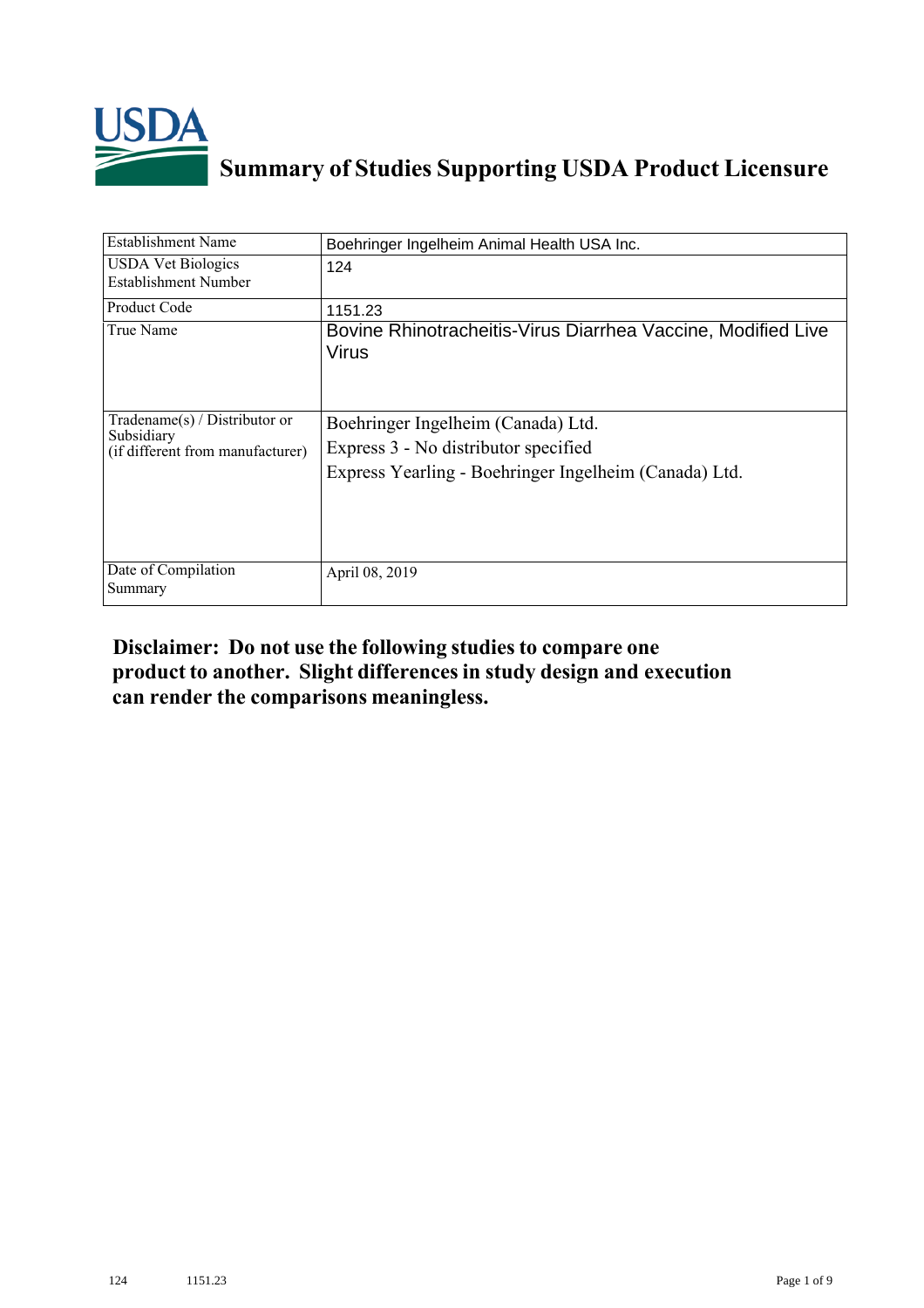| <b>Study Type</b>              | Efficacy                                                                                                                                                                                                                                                                                                                    |  |  |  |
|--------------------------------|-----------------------------------------------------------------------------------------------------------------------------------------------------------------------------------------------------------------------------------------------------------------------------------------------------------------------------|--|--|--|
| <b>Pertaining to</b>           | Bovine Virus Diarrhea (BVD)                                                                                                                                                                                                                                                                                                 |  |  |  |
| <b>Study Purpose</b>           | Demonstration of efficacy against BVD Type 1 (respiratory                                                                                                                                                                                                                                                                   |  |  |  |
|                                | disease)                                                                                                                                                                                                                                                                                                                    |  |  |  |
| <b>Product Administration</b>  |                                                                                                                                                                                                                                                                                                                             |  |  |  |
| <b>Study Animals</b>           | Bovine                                                                                                                                                                                                                                                                                                                      |  |  |  |
| <b>Challenge Description</b>   | BVD Type 1 isolate NY-1                                                                                                                                                                                                                                                                                                     |  |  |  |
| <b>Interval observed after</b> |                                                                                                                                                                                                                                                                                                                             |  |  |  |
| challenge                      |                                                                                                                                                                                                                                                                                                                             |  |  |  |
| <b>Results</b>                 | Study data were evaluated by USDA-APHIS prior to product<br>licensure and met regulatory standards for acceptance at the time<br>of submission. No data are published because this study was<br>submitted to USDA-APHIS prior to January 1, 2007, and APHIS<br>only requires publication of data submitted after that date. |  |  |  |
| <b>USDA Approval Date</b>      | November 9, 1998                                                                                                                                                                                                                                                                                                            |  |  |  |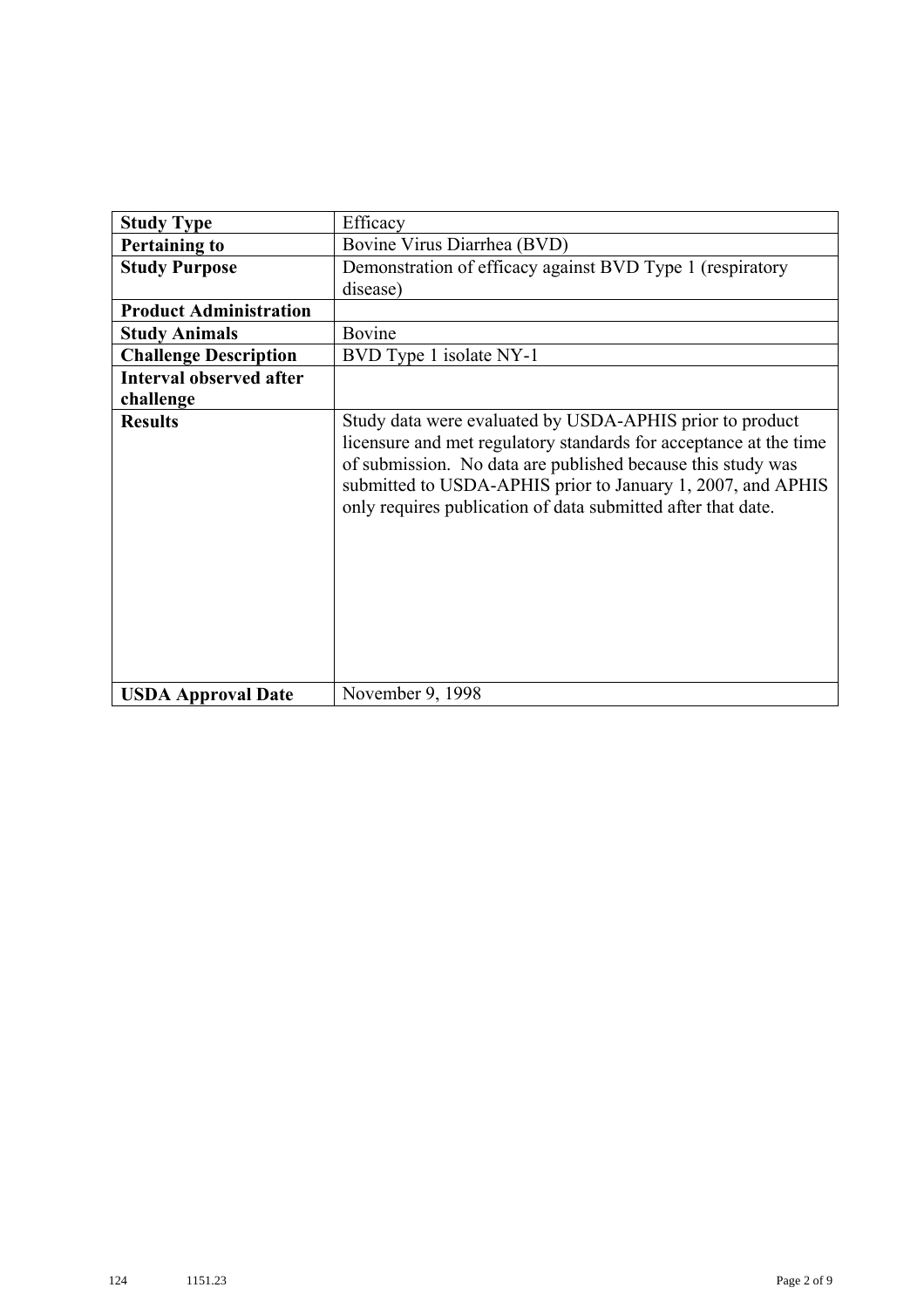| <b>Study Type</b>              | Efficacy                                                                                                                                                                                                                                                                                                                    |  |  |  |
|--------------------------------|-----------------------------------------------------------------------------------------------------------------------------------------------------------------------------------------------------------------------------------------------------------------------------------------------------------------------------|--|--|--|
| <b>Pertaining to</b>           | Bovine Virus Diarrhea (BVD)                                                                                                                                                                                                                                                                                                 |  |  |  |
| <b>Study Purpose</b>           | Demonstration of efficacy against BVD Type 2 (respiratory                                                                                                                                                                                                                                                                   |  |  |  |
|                                | disease)                                                                                                                                                                                                                                                                                                                    |  |  |  |
| <b>Product Administration</b>  |                                                                                                                                                                                                                                                                                                                             |  |  |  |
| <b>Study Animals</b>           | Bovine                                                                                                                                                                                                                                                                                                                      |  |  |  |
| <b>Challenge Description</b>   | BVD Type 2a isolate BVD 890                                                                                                                                                                                                                                                                                                 |  |  |  |
| <b>Interval observed after</b> |                                                                                                                                                                                                                                                                                                                             |  |  |  |
| challenge                      |                                                                                                                                                                                                                                                                                                                             |  |  |  |
| <b>Results</b>                 | Study data were evaluated by USDA-APHIS prior to product<br>licensure and met regulatory standards for acceptance at the time<br>of submission. No data are published because this study was<br>submitted to USDA-APHIS prior to January 1, 2007, and APHIS<br>only requires publication of data submitted after that date. |  |  |  |
| <b>USDA Approval Date</b>      | November 9, 1998                                                                                                                                                                                                                                                                                                            |  |  |  |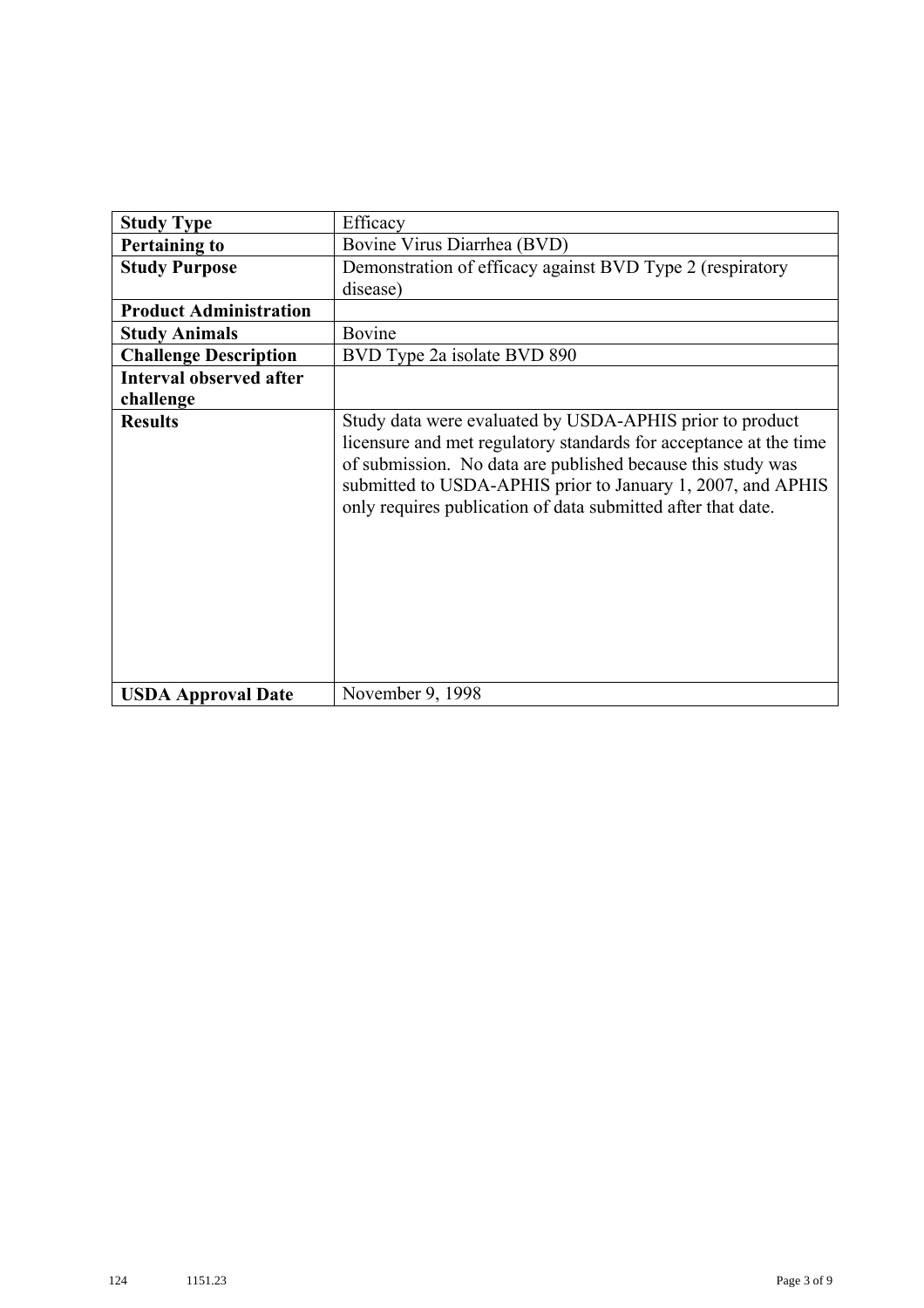| <b>Study Type</b>              | Efficacy                                                                                                                                                                                                                                                                                                                    |
|--------------------------------|-----------------------------------------------------------------------------------------------------------------------------------------------------------------------------------------------------------------------------------------------------------------------------------------------------------------------------|
| <b>Pertaining to</b>           | Infectious Bovine Rhinotracheitis (IBR)                                                                                                                                                                                                                                                                                     |
| <b>Study Purpose</b>           | Demonstration of efficacy against IBR (respiratory disease)                                                                                                                                                                                                                                                                 |
| <b>Product Administration</b>  |                                                                                                                                                                                                                                                                                                                             |
| <b>Study Animals</b>           | <b>Bovine</b>                                                                                                                                                                                                                                                                                                               |
| <b>Challenge Description</b>   |                                                                                                                                                                                                                                                                                                                             |
| <b>Interval observed after</b> |                                                                                                                                                                                                                                                                                                                             |
| challenge                      |                                                                                                                                                                                                                                                                                                                             |
| <b>Results</b>                 | Study data were evaluated by USDA-APHIS prior to product<br>licensure and met regulatory standards for acceptance at the time<br>of submission. No data are published because this study was<br>submitted to USDA-APHIS prior to January 1, 2007, and APHIS<br>only requires publication of data submitted after that date. |
| <b>USDA Approval Date</b>      | May 4, 1994                                                                                                                                                                                                                                                                                                                 |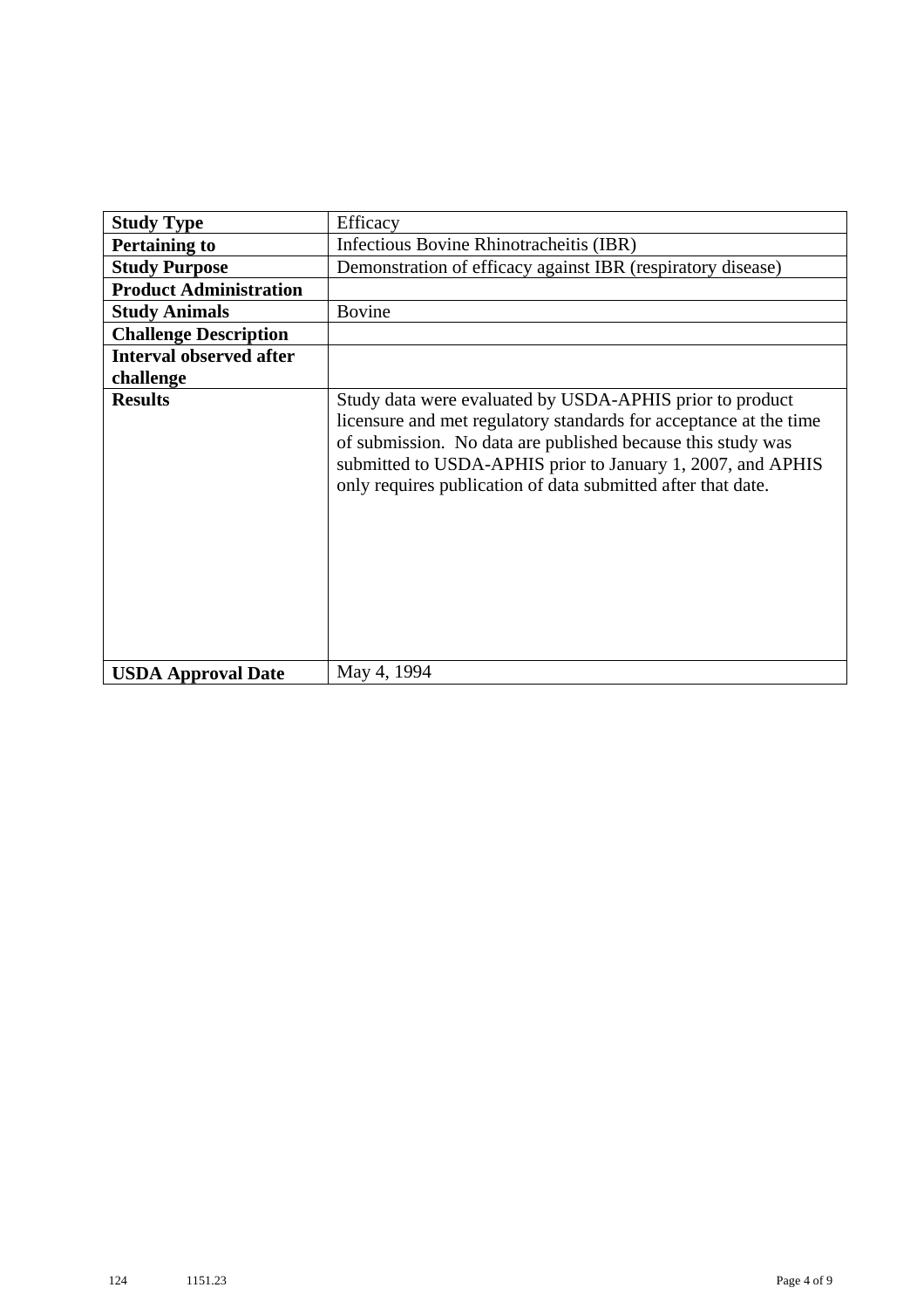| <b>Study Type</b>              | Efficacy                                                         |                                           |                                                                      |  |  |
|--------------------------------|------------------------------------------------------------------|-------------------------------------------|----------------------------------------------------------------------|--|--|
| <b>Pertaining to</b>           | Infectious Bovine Rhinotracheitis (IBR)                          |                                           |                                                                      |  |  |
| <b>Study Purpose</b>           | Demonstration of efficacy against IBR (reproductive disease) 12  |                                           |                                                                      |  |  |
|                                | months after vaccination                                         |                                           |                                                                      |  |  |
| <b>Product Administration</b>  |                                                                  |                                           | One dose, subcutaneously approximately five months prior to          |  |  |
|                                | breeding                                                         |                                           |                                                                      |  |  |
| <b>Study Animals</b>           |                                                                  |                                           | 32 bovine (13 vaccinates and 19 controls), 7 - 9 months of age       |  |  |
| <b>Challenge Description</b>   |                                                                  |                                           | Challenged with IBR Cooper strain 386 days after vaccination at      |  |  |
|                                |                                                                  | approximately 7 months of gestation       |                                                                      |  |  |
| <b>Interval observed after</b> |                                                                  |                                           | Cattle were observed daily after challenge and until calving for     |  |  |
| challenge                      |                                                                  |                                           | signs of abortion. Fetal tissues were evaluated for the presence of  |  |  |
|                                |                                                                  | IBR and other causes of abortion.         |                                                                      |  |  |
| <b>Results</b>                 |                                                                  |                                           | Cattle were considered affected if the fetus was aborted and testing |  |  |
|                                | results of the fetus were negative for other causes of abortion  |                                           |                                                                      |  |  |
|                                | (Bovine viral diarrhea virus (BVDV) and abortifacient bacteria). |                                           |                                                                      |  |  |
|                                |                                                                  |                                           |                                                                      |  |  |
|                                | Results of the study are summarized as follows:                  |                                           |                                                                      |  |  |
|                                |                                                                  |                                           |                                                                      |  |  |
|                                |                                                                  | Abortions in vaccinates and controls:     |                                                                      |  |  |
|                                |                                                                  | <b>Non-Aborted</b>                        | <b>Aborted</b>                                                       |  |  |
|                                | <b>Vaccinates</b>                                                | $11/13(84.6\%)$                           | $2/13(15.4\%)$                                                       |  |  |
|                                | <b>Controls</b>                                                  | $1/19(5.3\%)$                             | 18/19 (94.7%)                                                        |  |  |
|                                |                                                                  |                                           |                                                                      |  |  |
|                                |                                                                  |                                           |                                                                      |  |  |
|                                |                                                                  | See table on the following page for data. |                                                                      |  |  |
| <b>USDA Approval Date</b>      | October 5, 2011                                                  |                                           |                                                                      |  |  |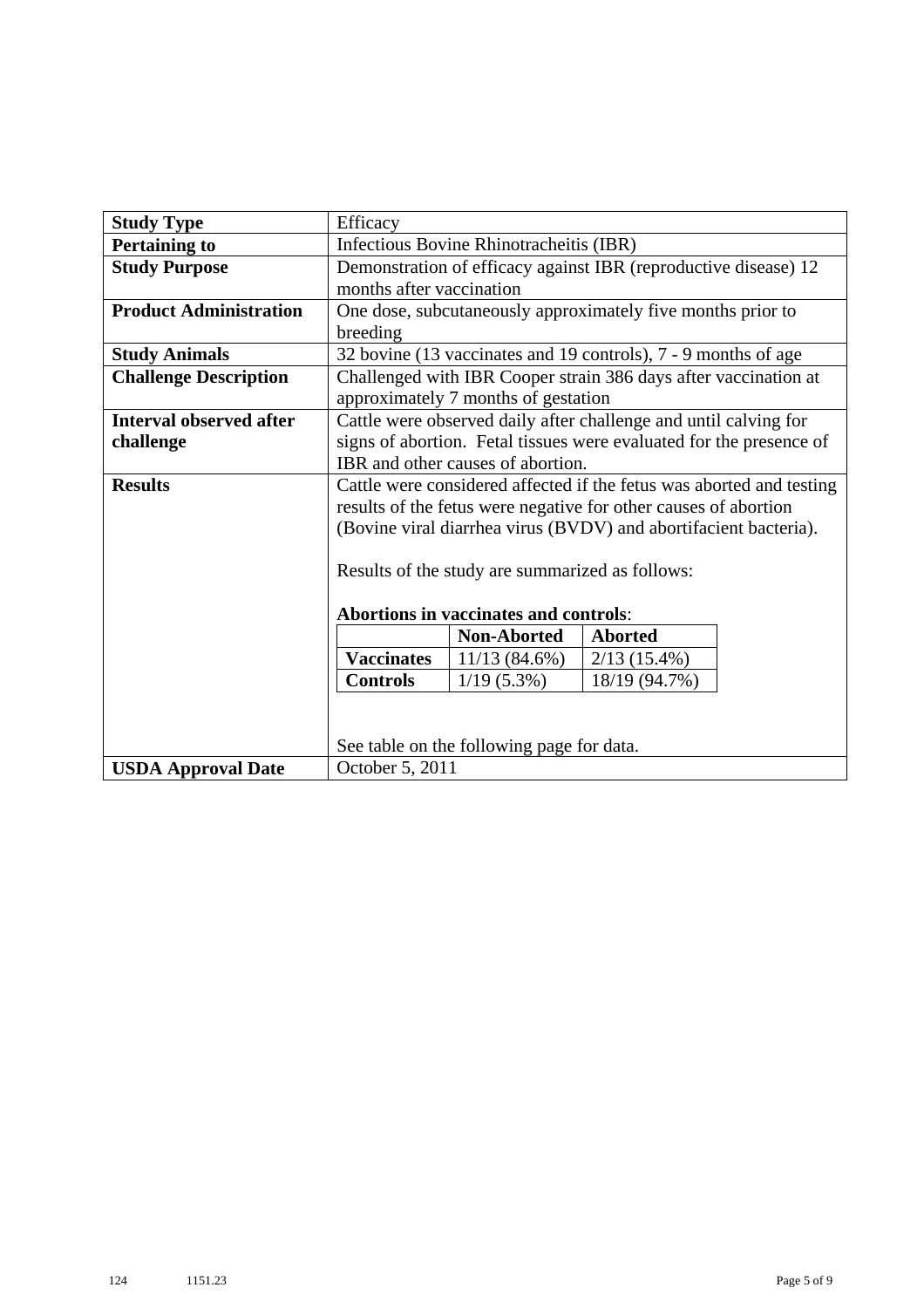| <b>Treatment</b> | Animal | <b>Abortion</b> | <b>IBR</b> by<br><b>PCR</b> | <b>IBR</b> by Virus Isolation (VI) |                              |                          |                          |                          | <b>BVDV</b> by<br>VI         |
|------------------|--------|-----------------|-----------------------------|------------------------------------|------------------------------|--------------------------|--------------------------|--------------------------|------------------------------|
|                  |        |                 |                             | <b>Brain</b>                       | <b>Kidney</b>                | Liver                    | Lung                     | <b>Thymus</b>            | Same tissues                 |
|                  | 6      | N <sub>o</sub>  | $\overline{NA}$             | <b>NA</b>                          | <b>NA</b>                    | <b>NA</b>                | NA                       | NA                       | <b>NA</b>                    |
|                  | 10     | Yes             | Negative                    |                                    | $\frac{1}{2}$                |                          |                          |                          |                              |
|                  | 34     | No              | <b>NA</b>                   | <b>NA</b>                          | <b>NA</b>                    | <b>NA</b>                | <b>NA</b>                | <b>NA</b>                | <b>NA</b>                    |
|                  | 45     | N <sub>o</sub>  | <b>NA</b>                   | <b>NA</b>                          | <b>NA</b>                    | <b>NA</b>                | <b>NA</b>                | <b>NA</b>                | <b>NA</b>                    |
|                  | 89     | No              | <b>NA</b>                   | <b>NA</b>                          | <b>NA</b>                    | <b>NA</b>                | <b>NA</b>                | NA                       | NA                           |
| Vaccinates       | 117    | N <sub>o</sub>  | <b>NA</b>                   | <b>NA</b>                          | <b>NA</b>                    | <b>NA</b>                | <b>NA</b>                | <b>NA</b>                | <b>NA</b>                    |
| $(13$ bovine)    | 155    | N <sub>o</sub>  | <b>NA</b>                   | <b>NA</b>                          | <b>NA</b>                    | <b>NA</b>                | <b>NA</b>                | NA                       | NA                           |
|                  | 176    | Yes             | Positive                    | $\blacksquare$                     | $\overline{a}$               | $\overline{\phantom{0}}$ | $\overline{\phantom{a}}$ | $+$                      | $\mathbf{r}$                 |
|                  | 180    | No              | NA                          | <b>NA</b>                          | <b>NA</b>                    | <b>NA</b>                | <b>NA</b>                | <b>NA</b>                | <b>NA</b>                    |
|                  | 206    | N <sub>o</sub>  | <b>NA</b>                   | <b>NA</b>                          | <b>NA</b>                    | <b>NA</b>                | <b>NA</b>                | <b>NA</b>                | <b>NA</b>                    |
|                  | 209    | No              | <b>NA</b>                   | <b>NA</b>                          | <b>NA</b>                    | <b>NA</b>                | <b>NA</b>                | <b>NA</b>                | NA                           |
|                  | 228    | N <sub>o</sub>  | <b>NA</b>                   | <b>NA</b>                          | <b>NA</b>                    | <b>NA</b>                | <b>NA</b>                | <b>NA</b>                | NA                           |
|                  | 276    | No              | <b>NA</b>                   | <b>NA</b>                          | NA                           | <b>NA</b>                | NA                       | <b>NA</b>                | NA                           |
|                  | 18     | Yes             | Positive                    | $\pm$                              | $\frac{1}{2}$                | $\frac{1}{2}$            | $\blacksquare$           | $\overline{\phantom{a}}$ | $\overline{\phantom{a}}$     |
|                  | 26     | Yes             | Positive                    | $\overline{\phantom{a}}$           | $\overline{\phantom{0}}$     | $\overline{\phantom{a}}$ | $\overline{\phantom{a}}$ | $\overline{\phantom{a}}$ | $\overline{\phantom{a}}$     |
|                  | 30     | Yes             | Positive                    | $\overline{a}$                     | $\overline{a}$               | $\overline{\phantom{a}}$ | $\overline{\phantom{a}}$ | $\overline{\phantom{a}}$ | $\blacksquare$               |
|                  | 41     | Yes             | Positive                    | $\overline{\phantom{a}}$           | $\qquad \qquad \blacksquare$ | $\overline{\phantom{a}}$ | $\overline{\phantom{a}}$ | $\overline{\phantom{a}}$ | $\overline{\phantom{a}}$     |
|                  | 42     | Yes             | Positive                    | $\blacksquare$                     | $\overline{\phantom{a}}$     | $\blacksquare$           | $\blacksquare$           | $\overline{\phantom{a}}$ | $\blacksquare$               |
|                  | 47     | Yes             | Positive                    | $\overline{\phantom{0}}$           | $\overline{\phantom{0}}$     | $\overline{\phantom{0}}$ | $\overline{\phantom{a}}$ | $\overline{\phantom{0}}$ | $\blacksquare$               |
|                  | 48     | Yes             | Positive                    | $\overline{a}$                     | $\blacksquare$               | $\overline{\phantom{a}}$ | $\overline{\phantom{a}}$ | $\qquad \qquad -$        | $\blacksquare$               |
|                  | 62     | Yes             | Positive                    | $\qquad \qquad -$                  | $\qquad \qquad -$            | $\overline{\phantom{0}}$ | $+$                      | $\overline{\phantom{m}}$ | $\qquad \qquad \blacksquare$ |
| Controls         | 119    | Yes             | Positive                    | $\blacksquare$                     | $\overline{\phantom{a}}$     | $\overline{\phantom{a}}$ | $+$                      | $\overline{\phantom{a}}$ | $\overline{\phantom{a}}$     |
| $(19$ bovine)    | 128    | N <sub>o</sub>  | <b>NA</b>                   | <b>NA</b>                          | <b>NA</b>                    | <b>NA</b>                | <b>NA</b>                | <b>NA</b>                | <b>NA</b>                    |
|                  | 154    | Yes             | Positive                    | $\overline{\phantom{0}}$           | $\overline{\phantom{a}}$     | $\overline{\phantom{a}}$ | $\overline{\phantom{a}}$ | $\overline{\phantom{m}}$ |                              |
|                  | 161    | Yes             | Positive                    | $\overline{\phantom{0}}$           | $\blacksquare$               | $\overline{\phantom{0}}$ | $\overline{\phantom{0}}$ | $\overline{\phantom{0}}$ |                              |
|                  | 174    | Yes             | Positive                    | $\overline{a}$                     | $\overline{\phantom{a}}$     | $\blacksquare$           | $\blacksquare$           | $\overline{\phantom{a}}$ | $\overline{\phantom{a}}$     |
|                  | 187    | Yes             | Positive                    | $\overline{\phantom{0}}$           | $\overline{\phantom{a}}$     | $\overline{\phantom{0}}$ | $+$                      | $\overline{\phantom{0}}$ | $\overline{\phantom{a}}$     |
|                  | 194    | Yes             | Positive                    | $\overline{\phantom{0}}$           | $\blacksquare$               | $\overline{\phantom{0}}$ | $\overline{\phantom{a}}$ | $\overline{\phantom{0}}$ | $\overline{a}$               |
|                  | 210    | Yes             | Positive                    | $\overline{\phantom{a}}$           | $\overline{\phantom{0}}$     | $\overline{\phantom{0}}$ | $\overline{\phantom{0}}$ | $\overline{\phantom{0}}$ | $\overline{\phantom{a}}$     |
|                  | 219    | Yes             | Positive                    | $\overline{\phantom{a}}$           | $+$                          | $\overline{\phantom{a}}$ | $\overline{\phantom{a}}$ | $\overline{\phantom{0}}$ | $\overline{\phantom{a}}$     |
|                  | 257    | Yes             | Positive                    | $+$                                | $\overline{\phantom{a}}$     | $\overline{\phantom{a}}$ | $\overline{\phantom{a}}$ | $\overline{\phantom{a}}$ | $\overline{\phantom{a}}$     |
|                  | 282    | Yes             | Positive                    | $+$                                | $\overline{a}$               | $\overline{\phantom{0}}$ | $+$                      | $\overline{\phantom{0}}$ | $\overline{\phantom{a}}$     |

## **Abortion status and evaluation of fetal tissues:**

**NA =** Not applicable since calf was not aborted.

**Positive =** Positive for the presence of IBR virus by PCR in all fetal tissues examined. **Negative =** Negative for the presence of IBR virus by PCR in all fetal tissues (brain, kidney, liver, lung, and thymus).

**+ =** Positive for the presence of IBR or BVDV by virus isolation.

**- =** Negative for the presence of IBR or BVDV by virus isolation.

The same tissues were assessed for BVDV (brain, kidney, liver, lung, thymus).

Tissues were negative for abortifacient bacteria. Data not shown.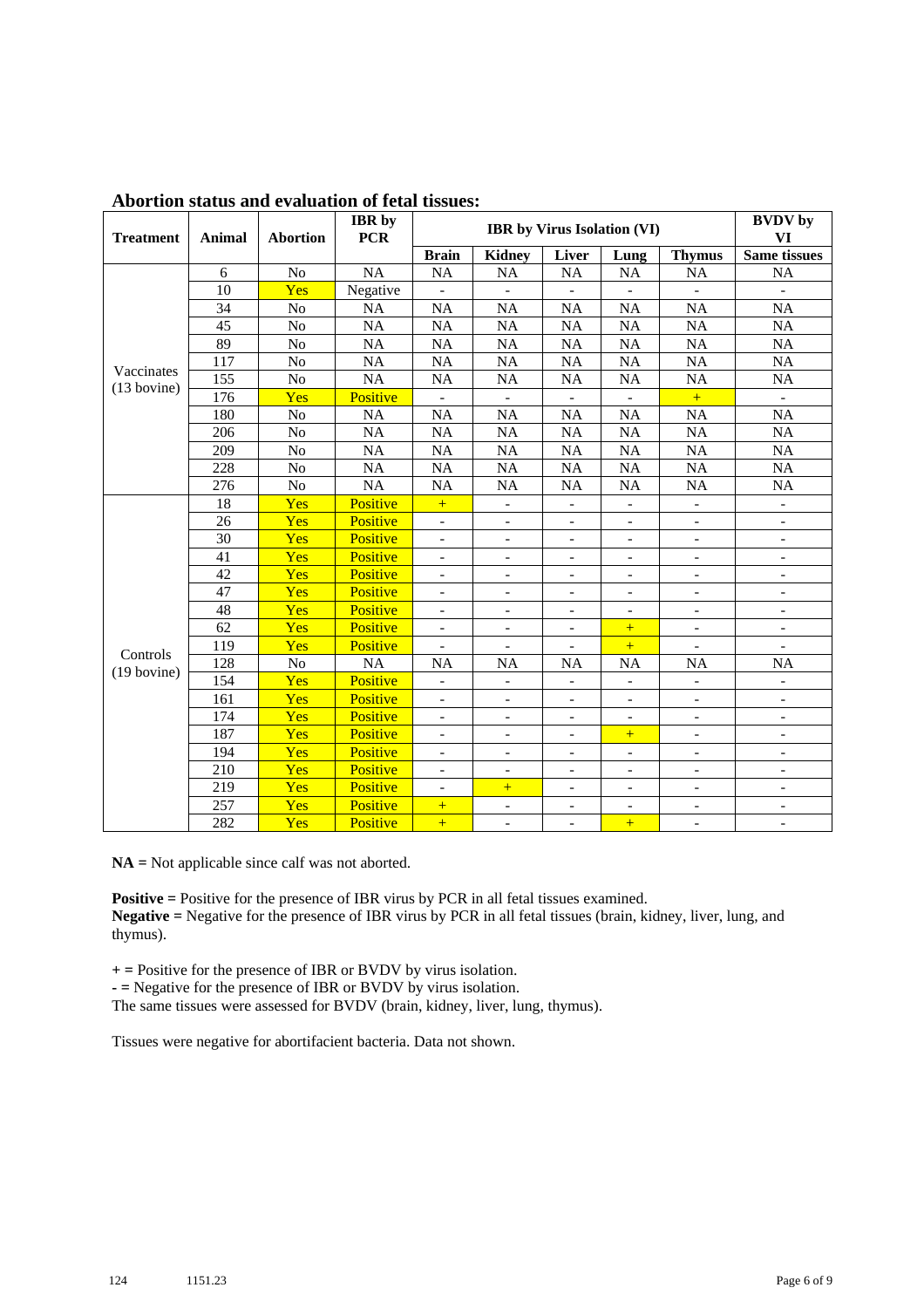| <b>Study Type</b>              | Safety                                                                                                                                                                                                                                                                                                                      |
|--------------------------------|-----------------------------------------------------------------------------------------------------------------------------------------------------------------------------------------------------------------------------------------------------------------------------------------------------------------------------|
| <b>Pertaining to</b>           | All fractions                                                                                                                                                                                                                                                                                                               |
| <b>Study Purpose</b>           | To demonstrate safety under field conditions                                                                                                                                                                                                                                                                                |
| <b>Product Administration</b>  |                                                                                                                                                                                                                                                                                                                             |
| <b>Study Animals</b>           | <b>Bovine</b>                                                                                                                                                                                                                                                                                                               |
| <b>Challenge Description</b>   |                                                                                                                                                                                                                                                                                                                             |
| <b>Interval observed after</b> |                                                                                                                                                                                                                                                                                                                             |
| challenge                      |                                                                                                                                                                                                                                                                                                                             |
| <b>Results</b>                 | Study data were evaluated by USDA-APHIS prior to product<br>licensure and met regulatory standards for acceptance at the time<br>of submission. No data are published because this study was<br>submitted to USDA-APHIS prior to January 1, 2007, and APHIS<br>only requires publication of data submitted after that date. |
| <b>USDA Approval Date</b>      | July 6, 1999                                                                                                                                                                                                                                                                                                                |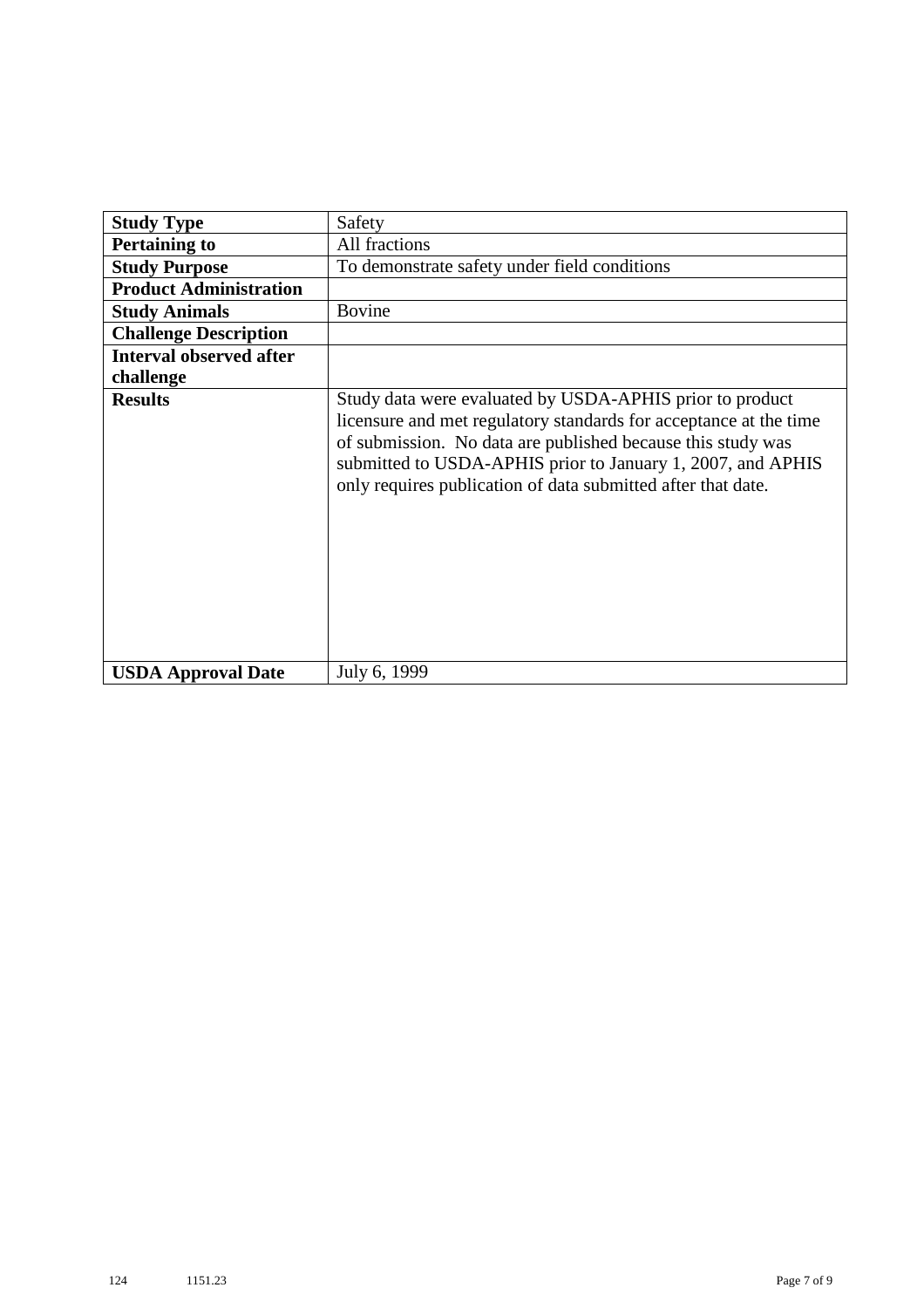| <b>Study Type</b>              | Safety                                                                                          |                 |                                                                                                                                      |                 |                           |
|--------------------------------|-------------------------------------------------------------------------------------------------|-----------------|--------------------------------------------------------------------------------------------------------------------------------------|-----------------|---------------------------|
| <b>Pertaining to</b>           | All fractions                                                                                   |                 |                                                                                                                                      |                 |                           |
| <b>Study Purpose</b>           | To demonstrate safety in pregnant heifers/cows and nursing calves                               |                 |                                                                                                                                      |                 |                           |
| <b>Product Administration</b>  | Two doses, administered subcutaneously. First vaccination given                                 |                 |                                                                                                                                      |                 |                           |
|                                | $1 - 2$ months prior to breeding. Second vaccination given during a                             |                 |                                                                                                                                      |                 |                           |
|                                | specified trimester of pregnancy.                                                               |                 |                                                                                                                                      |                 |                           |
| <b>Study Animals</b>           | Site 1:                                                                                         |                 |                                                                                                                                      |                 |                           |
|                                |                                                                                                 |                 | 2,063 cows and heifers received vaccine prior to breeding.                                                                           |                 |                           |
|                                |                                                                                                 |                 | 1,586 cows and heifers received vaccine or a placebo during                                                                          |                 |                           |
|                                |                                                                                                 |                 | pregnancy and are included in this summary.                                                                                          |                 |                           |
|                                | Site 2:                                                                                         |                 |                                                                                                                                      |                 |                           |
|                                |                                                                                                 |                 | 120 calves from dams that received vaccine in the $2nd$ or $3rd$ trimester.                                                          |                 |                           |
| <b>Challenge Description</b>   | Not applicable                                                                                  |                 |                                                                                                                                      |                 |                           |
| <b>Interval observed after</b> | Not applicable                                                                                  |                 |                                                                                                                                      |                 |                           |
| challenge                      |                                                                                                 |                 |                                                                                                                                      |                 |                           |
| <b>Results</b>                 |                                                                                                 |                 | All cows and heifers were observed from pre-breeding vaccination<br>through calving and calves were observed for 4 weeks postpartum. |                 |                           |
|                                |                                                                                                 |                 | Results of the study are summarized as follows:                                                                                      |                 |                           |
|                                |                                                                                                 |                 |                                                                                                                                      |                 |                           |
|                                | <b>Fetal Loss (Site 1):</b>                                                                     |                 |                                                                                                                                      |                 |                           |
|                                |                                                                                                 |                 | <b>Vaccinates</b>                                                                                                                    |                 | <b>Controls (Placebo)</b> |
|                                |                                                                                                 |                 | <b>Fetal Loss</b>                                                                                                                    |                 | <b>Fetal Loss</b>         |
|                                | <b>Trimester</b>                                                                                | <b>Enrolled</b> | (%)                                                                                                                                  | <b>Enrolled</b> | (%)                       |
|                                | 1 <sup>st</sup>                                                                                 | 306             | 7(2.3%)                                                                                                                              | 274             | $6(2.2\%)$                |
|                                | 2 <sub>nd</sub>                                                                                 | 237             | $1(0.4\%)$                                                                                                                           | 235             | 3(1.3%)                   |
|                                | 3rd                                                                                             | 267             | $5(1.9\%)$                                                                                                                           | 267             | $6(2.2\%)$                |
|                                | The number of animals during pregnancy was reduced due to                                       |                 |                                                                                                                                      |                 |                           |
|                                |                                                                                                 |                 | normal losses including dystocia, lameness, and non-study related                                                                    |                 |                           |
|                                | causes (as affirmed by licensee).                                                               |                 |                                                                                                                                      |                 |                           |
|                                |                                                                                                 |                 | Fetal loss was due to abortion or open (non-pregnant). For all three                                                                 |                 |                           |
|                                | trimesters, no cows or heifers $(0.0\%)$ in either group were                                   |                 |                                                                                                                                      |                 |                           |
|                                | diagnosed as having aborted due to Infectious Bovine                                            |                 |                                                                                                                                      |                 |                           |
|                                | Rhinotracheitis (IBR) or Bovine Virus Diarrhea Virus (BVDV).                                    |                 |                                                                                                                                      |                 |                           |
|                                | All tests for viral detection and isolation of IBR and BVDV on all                              |                 |                                                                                                                                      |                 |                           |
|                                | fetal tissues were negative.                                                                    |                 |                                                                                                                                      |                 |                           |
|                                |                                                                                                 |                 |                                                                                                                                      |                 |                           |
|                                | <b>Fetal Infection (Site 2):</b><br>Serum samples were collected from calves prior to receiving |                 |                                                                                                                                      |                 |                           |
|                                | colostrum. 61 calves were from cows vaccinated in the $2nd$                                     |                 |                                                                                                                                      |                 |                           |
|                                | trimester and 59 calves were from cows vaccinated in the 3 <sup>rd</sup>                        |                 |                                                                                                                                      |                 |                           |
|                                | trimester. 6 serum samples were removed from the study due to                                   |                 |                                                                                                                                      |                 |                           |
|                                |                                                                                                 |                 |                                                                                                                                      |                 |                           |
|                                |                                                                                                 |                 |                                                                                                                                      |                 |                           |
|                                |                                                                                                 |                 | equipment malfunction or concerns that colostrum was received.                                                                       |                 |                           |
|                                |                                                                                                 |                 | All valid samples tested negative for antibodies to IBR, BVD1<br>and BVD2. Serum samples were also negative for IBR by virus         |                 |                           |